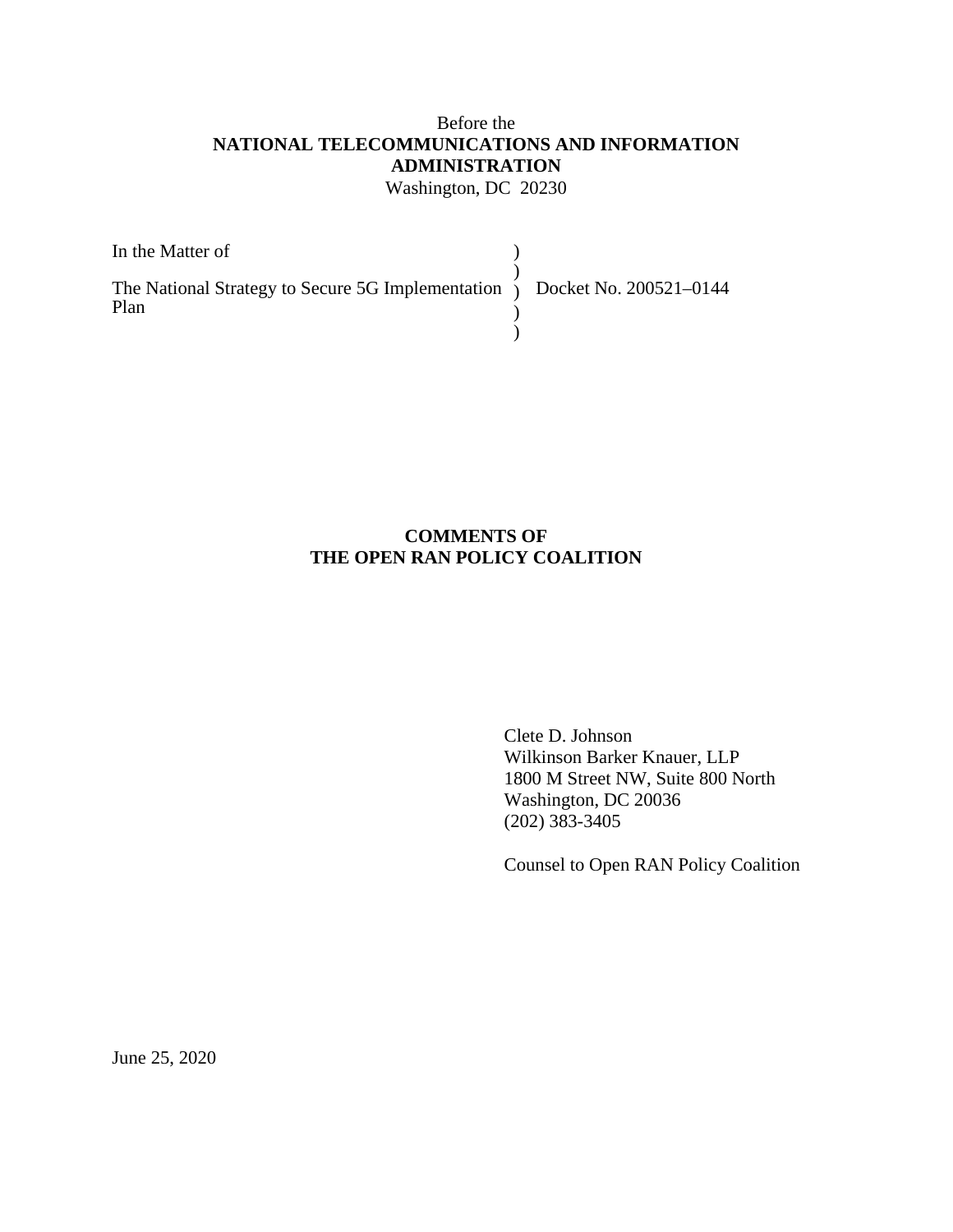# **TABLE OF CONTENTS**

| I. |    |     | The Open RAN Policy Coalition Recommends that the Administration Leverage Open and<br>Interoperable RAN as a Driver of Innovation and Market Diversity in Implementing the     |
|----|----|-----|--------------------------------------------------------------------------------------------------------------------------------------------------------------------------------|
|    |    |     |                                                                                                                                                                                |
|    | i. |     | Standards Drive Transparent and Vetted Security, Interoperability and Trust5                                                                                                   |
|    |    | ii. | Cloud Architecture Ensures Resilience, Scalability and Segmentation and                                                                                                        |
|    |    |     | iii. Segmentation, Containerization and Virtualization Provide Enhanced                                                                                                        |
|    |    |     | B. Open and Interoperable RAN Solutions are Presently Ready to Deploy7                                                                                                         |
|    | i. |     | Standards and Specifications for 5G and Open RAN are Developing in                                                                                                             |
|    |    | ii. |                                                                                                                                                                                |
| П. |    |     | Implementation of the National Strategy to Secure 5G Should Include Urgent Actions to<br>Advance Open and Interoperable RAN in a Manner that Promotes Flexibility in the Near- |
|    |    |     |                                                                                                                                                                                |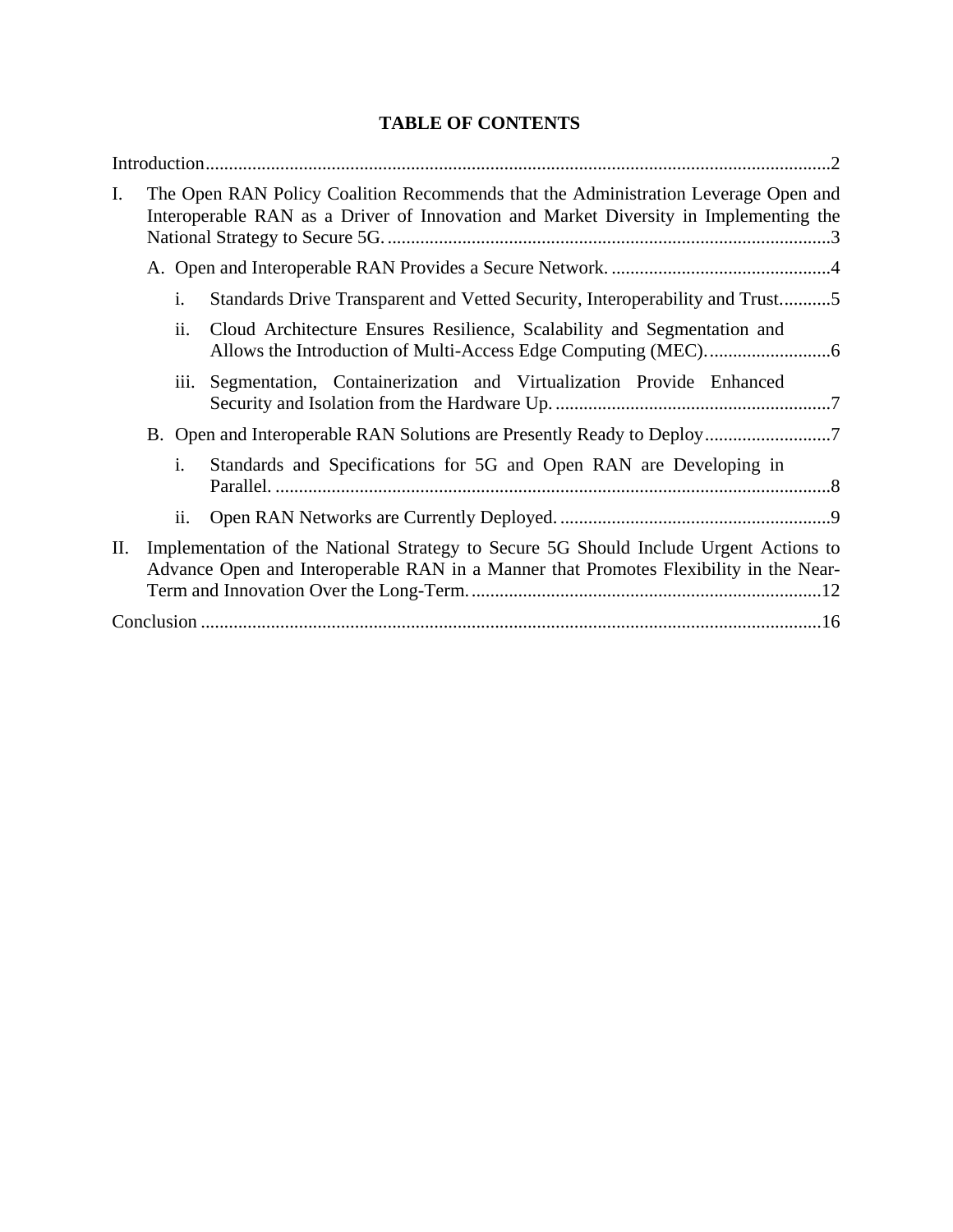### Before the **NATIONAL TELECOMMUNICATIONS AND INFORMATION ADMINISTRATION** Washington, DC 20230

) )

> ) )

In the Matter of The National Strategy to Secure 5G Implementation Plan )

Docket No. 200521–0144

#### **COMMENTS OF THE OPEN RAN POLICY COALITION**

The Open RAN Policy Coalition<sup>[1](#page-2-0)</sup> submits these comments in response to the Notice and Request for Comments ("Notice")<sup>[2](#page-2-1)</sup> in which the National Telecommunications and Information Administration ("NTIA" or "Administration") seeks recommendations from stakeholders for developing the Administration's Implementation Plan for the National Strategy to Secure 5G, pursuant to the Secure 5G and Beyond Act of  $2020$ .<sup>[3](#page-2-2)</sup> The Coalition and its members believe the Administration has an extraordinary opportunity in this proceeding to inform the forwardlooking and game-changing implementation of the National Strategy to Secure 5G.

<span id="page-2-0"></span><sup>&</sup>lt;sup>1</sup> See Open RAN Policy Coalition, [https://www.openranpolicy.org.](https://www.openranpolicy.org/) As of this filing, the Coalition includes 45 members, including Airspan, Altiostar, AT&T, AWS, Ciena, Cisco, Cohere Technologies, CommScope, Crown Castle, DeepSig, Dell Technologies, DISH Network, Facebook, Fujitsu, Google, Hewlett Packard Enterprise, IBM, Intel, JMA Wireless, Juniper Networks, Marvell Technology Group, Mavenir, Microsoft, NEC Corporation, NewEdge Signal Solutions, Nokia, NTT, Oracle, Parallel Wireless, Pivotal Commware, Qualcomm, Quanta Cloud Technology, Radisys, Rakuten, Reliance Jio, Robin.io, Samsung Electronics America, Telefónica, U.S. Cellular, US Ignite, Verizon, VMWare, Vodafone, World Wide Technology, and XCOM-Labs.

<span id="page-2-1"></span><sup>2</sup> National Telecommunications and Information Administration, *The National Strategy to Secure 5G Implementation Plan*, Notice, Request for Public Comments, Docket No. 200521–0144, 85 FR 32016 (May 28, 2020).

<span id="page-2-2"></span><sup>3</sup> Secure 5G and Beyond Act of 2020, Pub. L. No. 116-129, 134 Stat. 223 (2020), [https://www.congress.gov/116/plaws/publ129/PLAW-116publ129.pdf.](https://www.congress.gov/116/plaws/publ129/PLAW-116publ129.pdf)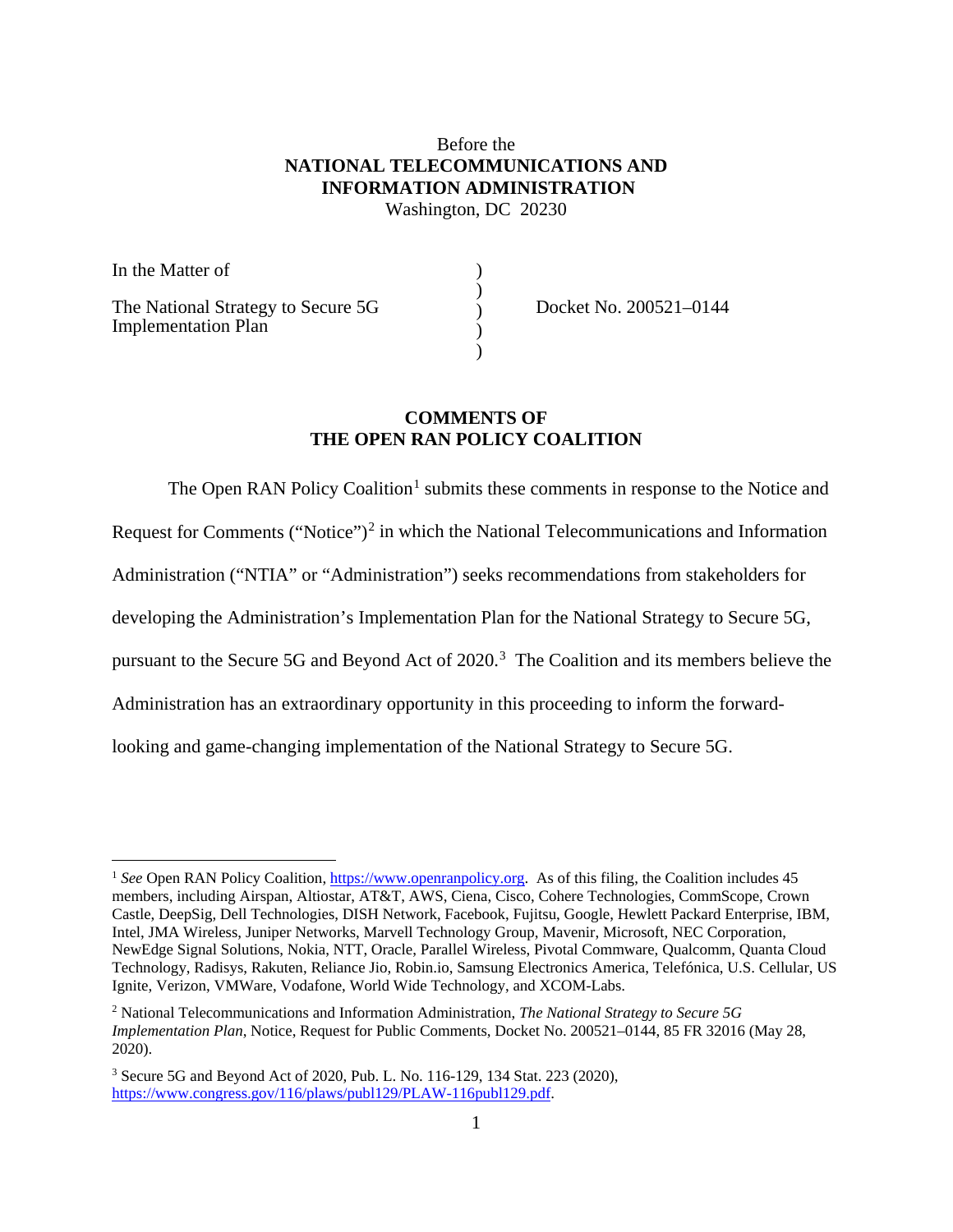#### **Introduction**

<span id="page-3-0"></span>The Coalition represents a diverse group of companies formed to promote initiatives and policies that will advance the adoption of open and interoperable solutions in the wireless Radio Access Network (RAN) as a means to promote innovation, spur competition, and expand the supply chain for advanced wireless communications technologies, including 5G. Coalition members represent a cross-section of the wireless communications industry, ranging from network operators to network solutions providers, systems integrators, cloud providers, edge device manufacturers, and others.

Coalition members believe that by standardizing or "opening" the protocols and interfaces between the various subcomponents (*e.g.*, radios, hardware and software) in the RAN, networks can be deployed with a more modular design without being dependent on a single supplier. Developing, standardizing, and validating open interfaces will allow secure and reliable interoperability across different market players, lower the barrier to entry for new innovators, and lower the cost of adoption by service providers. We believe that there are a variety of steps that policymakers can take to facilitate a vibrant marketplace of suppliers and increased adoption of new innovation based upon open interfaces. In order to nurture this technological approach and accelerate stable, sustainable, and successful advances, the Coalition promotes initiatives and policy priorities that (1) support new and existing innovative technology suppliers that are implementing these open interfaces, as well as small and large network operators, (2) help create a competitive global ecosystem of diverse trusted suppliers and service providers, and (3) build and maintain U.S. and allies' technological leadership both in 5G and future wireless network development.

2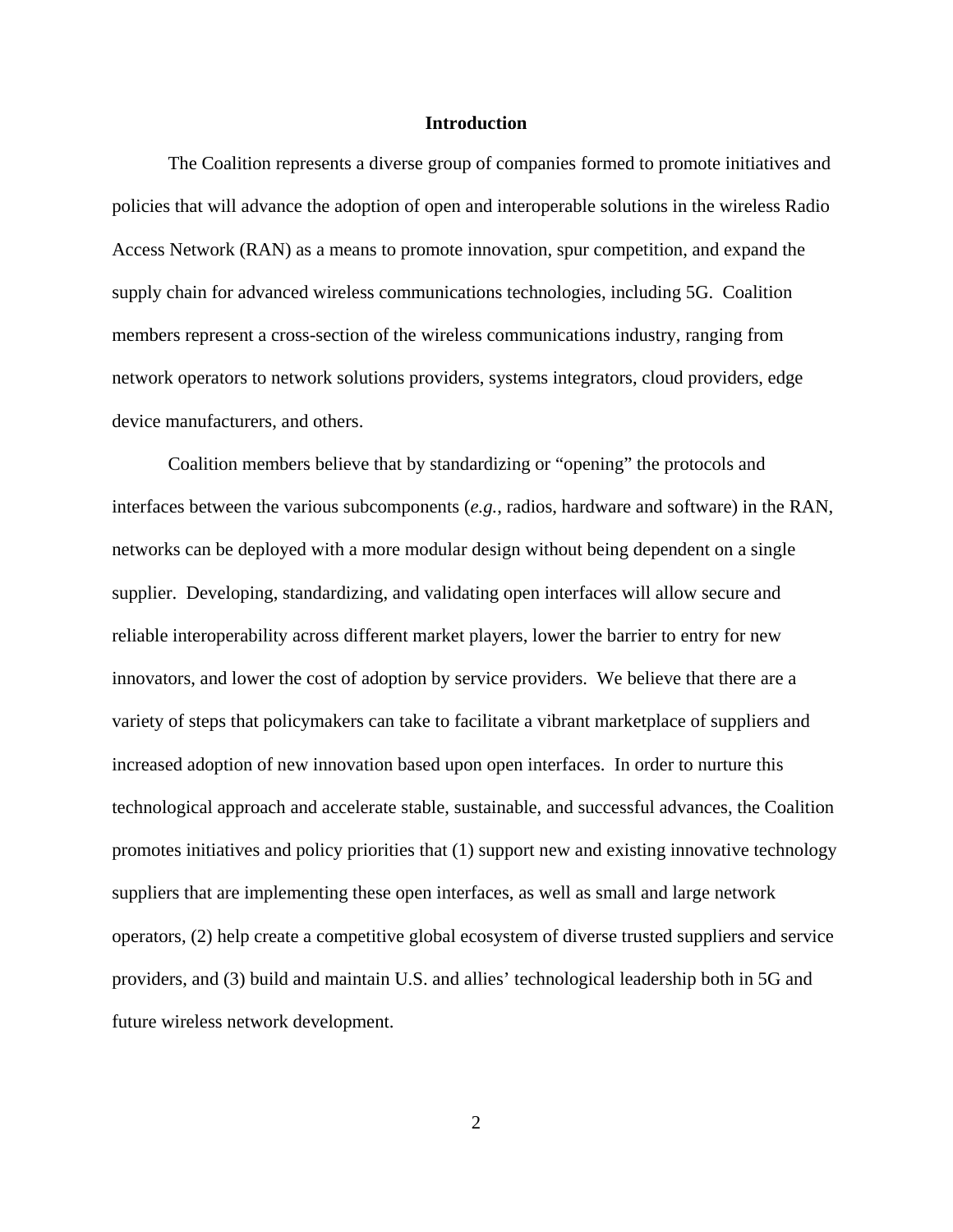In these comments, the Coalition addresses the central aim of this proceeding in general and the Secure 5G and Beyond Act's requirements in particular – namely, that it is a national security imperative that U.S. and allied communications networks provide secure and reliable connectivity. The open and interoperable RAN solutions that are being deployed today in major markets in other parts of the world are poised for deployment in the United States; additionally, these solutions provide the secure and reliable networks that are the goal of the National Strategy to Secure 5G and related proceedings. Moreover, their openness and interoperability provide a platform that facilitates future upgrades in security and reliability with greater efficiency and reduced maintenance demands as innovation continues in this field.

The Coalition urges the Administration to (1) encourage open and interoperable RAN in implementing all Lines of Effort of its National Strategy to Secure 5G, and (2) take urgent policy actions to advance open and interoperable RAN in a manner that promotes flexibility in the nearterm, and innovation and market diversity over the long-term. We outline these recommendations below.

# <span id="page-4-0"></span>**I. The Open RAN Policy Coalition Recommends that the Administration Leverage Open and Interoperable RAN as a Driver of Innovation and Market Diversity in Implementing the National Strategy to Secure 5G.**

The United States and its allies have an opportunity to leverage this moment in technological development to make an enormous leap toward the future of secure and reliable networks. It is imperative – both in the immediate near future and over the longer term – that network operators in the United States and worldwide which are investing in new infrastructure and network upgrades through the transition to 5G have a competitive and diverse set of choices among innovative and trusted suppliers providing secure 5G. Open and interoperable RAN provides operators this set of choices.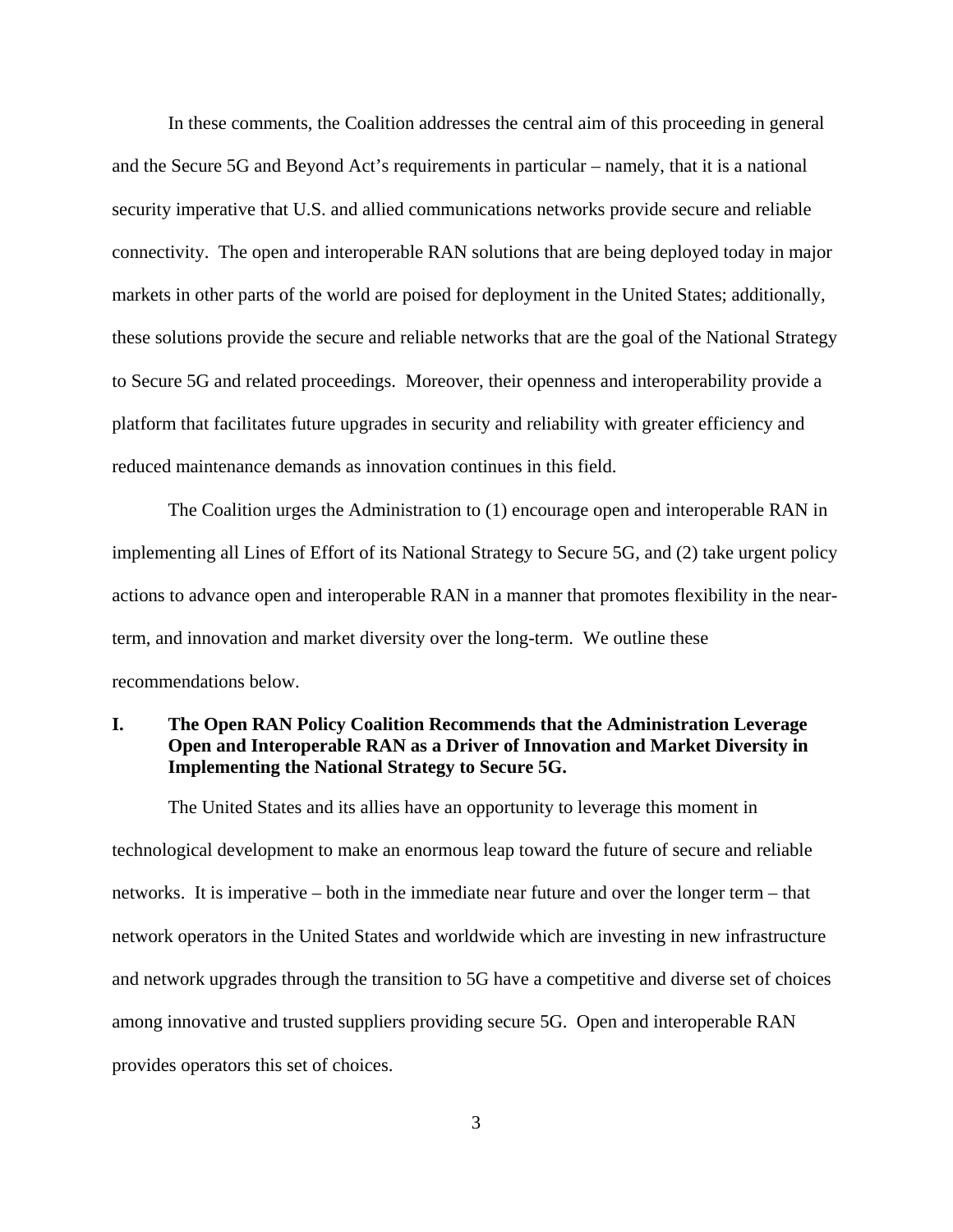#### **A.** *Open and Interoperable RAN Provides a Secure Network.*

<span id="page-5-0"></span>Open and interoperable interfaces, defined in technical specifications, provide a foundation and architecture for improving security. First, on a basic level, the ability to have a more modular design, with different suppliers providing different components of the network, can enhance security by allowing operators to more quickly replace or address network problems, including suspect equipment. Further, a more intelligent RAN will enable operators to deploy security capabilities closer to the network edge, allowing operators to more quickly respond to threats and shift network capacity on demand. Open architecture also allows operators to choose and apply up-to-date security patches available for Commercial Off the Shelf (COTS) components deployed in their networks (e.g., operating systems, Network Function Virtualization infrastructure, Basic Input/Output System firmware, etc.) and to address security vulnerabilities proactively. These developments, while different from traditional deployments, will improve network security. Although operators procure and integrate open RAN network functions in new ways, operators bring the same expertise, diligence, and requirements for security and resilience to these environments. In short, open RAN provides the framework for these communications network stakeholders to align on shared understanding of security requirements and to tailor security requirements at a more granular level than has been possible before.

Additionally, 5G and an open RAN also enable new capabilities and control points that allow suppliers, test equipment manufacturers, wireless carriers, and network operators to assess and to manage security risks. Because an open RAN is a fundamentally open architecture, it opens the ecosystem to new suppliers, increasing the diversity of virtualized RAN solutions. Network enhancements inherent to 5G architectures, such as Multi-Access Edge Computing

4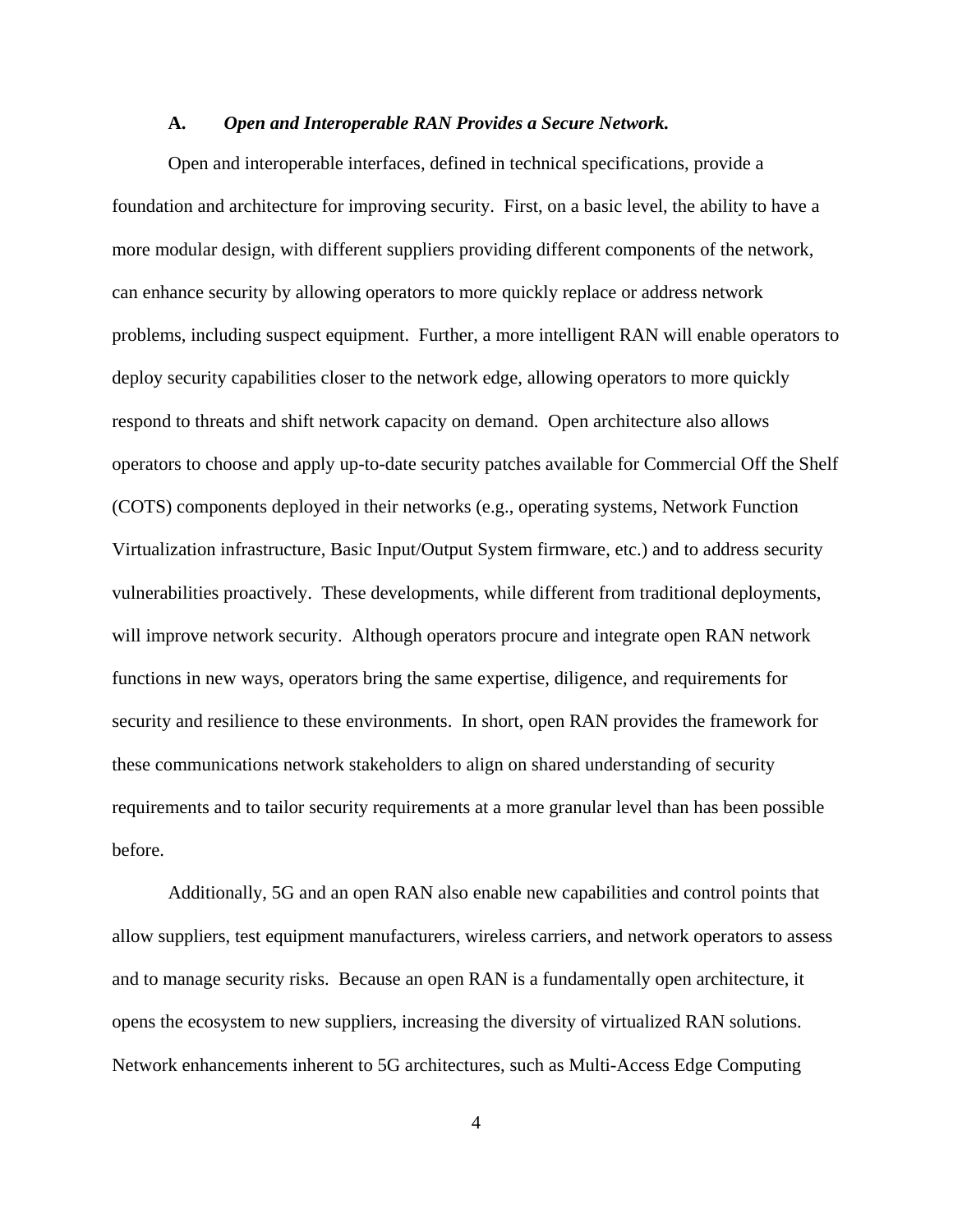(MEC), provide the opportunity for improved security by enabling capabilities presently deployed in core networks, such as network monitoring for security threats, to be pushed closer to the edge. Network slicing can also enable isolated network capacity for highly critical use cases separate from general Internet traffic. Open interfaces also support more virtualized network functions, enabling additional security controls through micro-segmentation and containerization. While 5G delivers many breakthrough benefits, security is the first priority, not an afterthought. 5G networks introduce advanced security features, which include enhanced subscriber privacy, secure communications, and secure intra-operator and inter-operator communications. 5G networks also bring significant security enhancements in multiple areas outlined below that also pertain to open RAN.

#### *i. Standards Drive Transparent and Vetted Security, Interoperability and Trust.*

<span id="page-6-0"></span>Standards play an important role in 5G security and an open RAN. As discussed in greater depth below in Section I.B, the opportunity to build open, interoperable and standardsbased 5G networks has already begun to spur innovation and competition among diverse companies worldwide, enabling greater security for 5G. Standards development organizations, including but not limited to 3GPP, GSMA, ETSI, the O-RAN Alliance, and the Telecom Infrastructure Project (TIP), help grow the ecosystem by enabling new and existing technology providers and wireless carriers to rapidly align on security requirements.

Open standards help users and network operators better understand, align on, and demonstrate successful implementation of security requirements. This effectively grows the market for 5G solution suppliers as network operators have the option to choose from a variety of suppliers, increasing the opportunity for solutions providers to offer standardized solutions to many operators, instead of developing unique, one-off solutions for individual operators. Most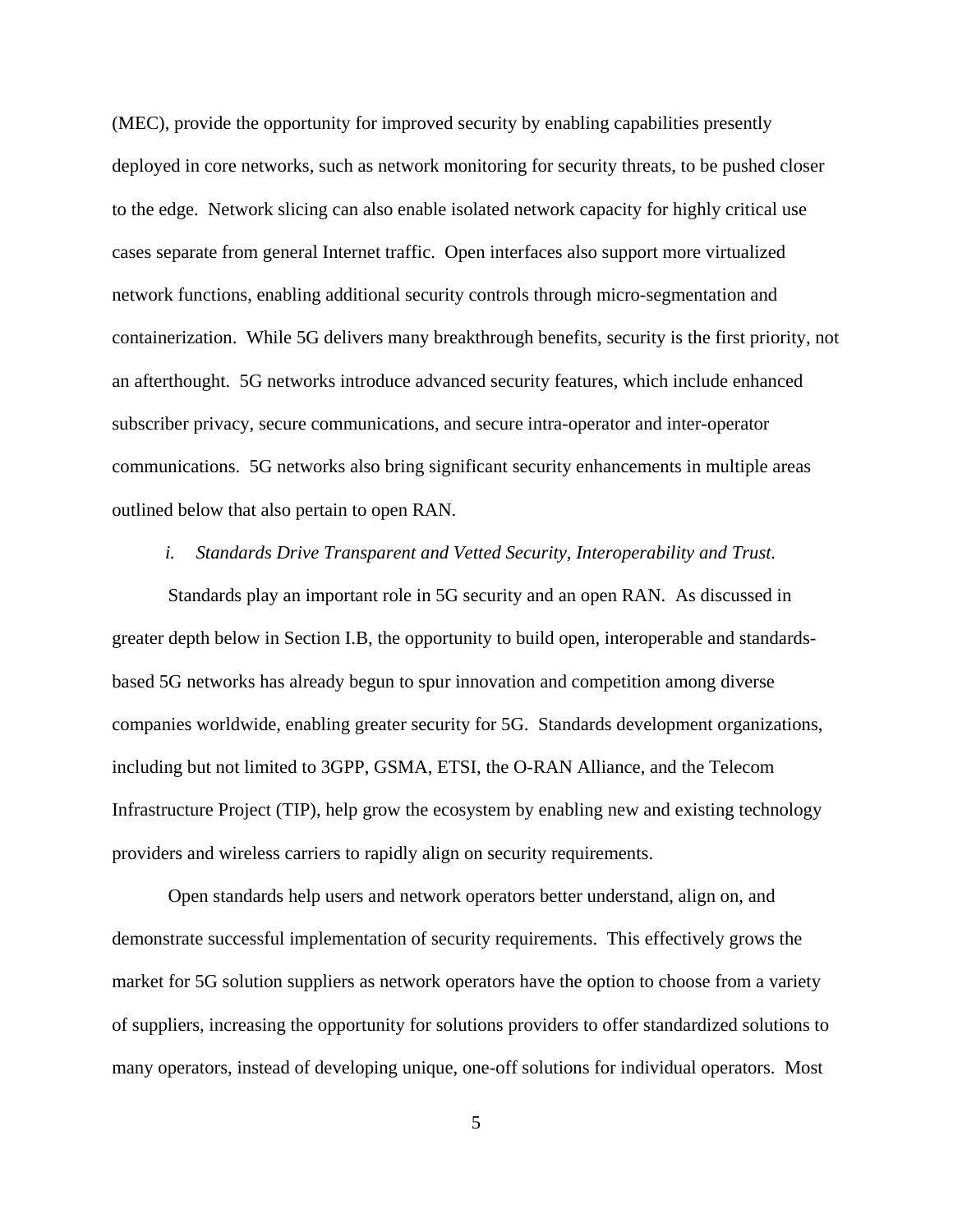importantly, operators and suppliers can coordinate new information about threats, vulnerabilities, and exploits, allowing greatly accelerated development and deployment of mitigations.

# <span id="page-7-0"></span>*ii. Cloud Architecture Ensures Resilience, Scalability and Segmentation and Allows the Introduction of Multi-Access Edge Computing (MEC).*

5G is built on cloud architecture – the same cloud architecture that is the bedrock of today's internet and the public cloud. Cloud architecture allows for rapid, standards-based deployment of infrastructure as needed. It is a far more scalable and dynamic approach than the long cycles needed to develop, test, deploy, and configure for fixed function network appliances. For example, in response to live traffic on the 5G network, with a cloud architecture, the 5G core can immediately detect the need, and automatically provision and deploy capabilities as needed. Network operators have seen this dynamic play out as they provision their networks in response to the unprecedented demands placed on networks during COVID-19. These developments will increase network resiliency.

5G cloud architecture also facilitates improved network segmentation, allowing grouping and separation of security sensitive network functions. The same architecture allows the deployment and lifecycle management of entire use cases using "network slicing." Because a network slice is effectively a complete end-to-end network, each slice will include security appropriate to its own requirements and can be developed and deployed as a slice. Different network slices can also run side by side for different purposes and have their own security requirements applied to meet their respective needs.

The 5G architecture also introduces new security capabilities including: (1) leveraging MEC to collate and process sensor traffic at a factory, or to shift Distributed Denial of Service (DDoS) detection and mitigation to the edge of the network to enhance the ability to respond to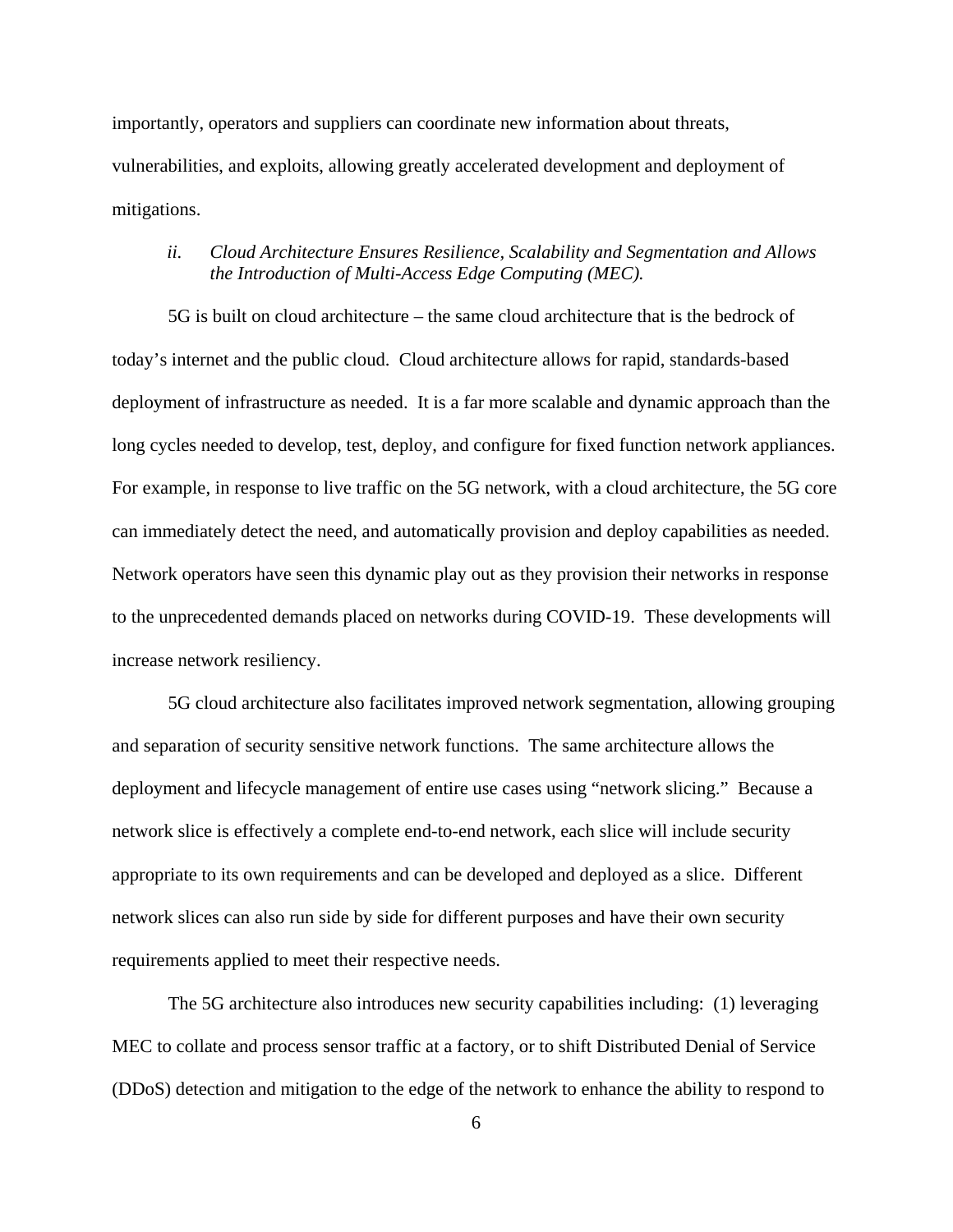attacks and reduce potential broader network impact; (2) strengthening encryption to 256-bit end-to-end encryption for the over-the-air interface and encryption of each device's International Mobile Subscriber Identity (IMSI) to further secure consumer device-specific information; and (3) establishing a security edge protection proxy that will mitigate vulnerabilities in prior technology (e.g., SS7 and Diameter) and attacks when subscribers are roaming between different carriers' networks.

# <span id="page-8-0"></span>*iii. Segmentation, Containerization and Virtualization Provide Enhanced Security and Isolation from the Hardware Up.*

An open RAN takes advantage of the migration towards software-based networks and virtualization. These are concepts that have been deployed in networks for several years in the core and backbone networks and are now being increasingly introduced in the RAN. A software-based network moves the network functions to software as opposed to the past, where network operators would deploy purpose-built physical appliances for network functions. Software-based functions and virtualization enable the replacement of costly, purpose-built hardware devices with general purpose servers found in every cloud data center. From a security perspective, software-based networking and virtualization enables additional security techniques such as sandboxing, micro-segmentation, containerization, and network slicing. There are also important trust and security capabilities of virtualization enabled by modern hardware and processors. The end result is that through advancements in hardware and virtualization, operators have more tools to ensure the security and resilience of the network.

# *B. Open and Interoperable RAN Solutions are Presently Ready to Deploy.*

<span id="page-8-1"></span>Open RAN specifications allow innovative companies to develop products, software solutions, and reference designs in a diverse and competitive global market. Large and small network operators are conducting trials, and interoperability testing has begun. Several operators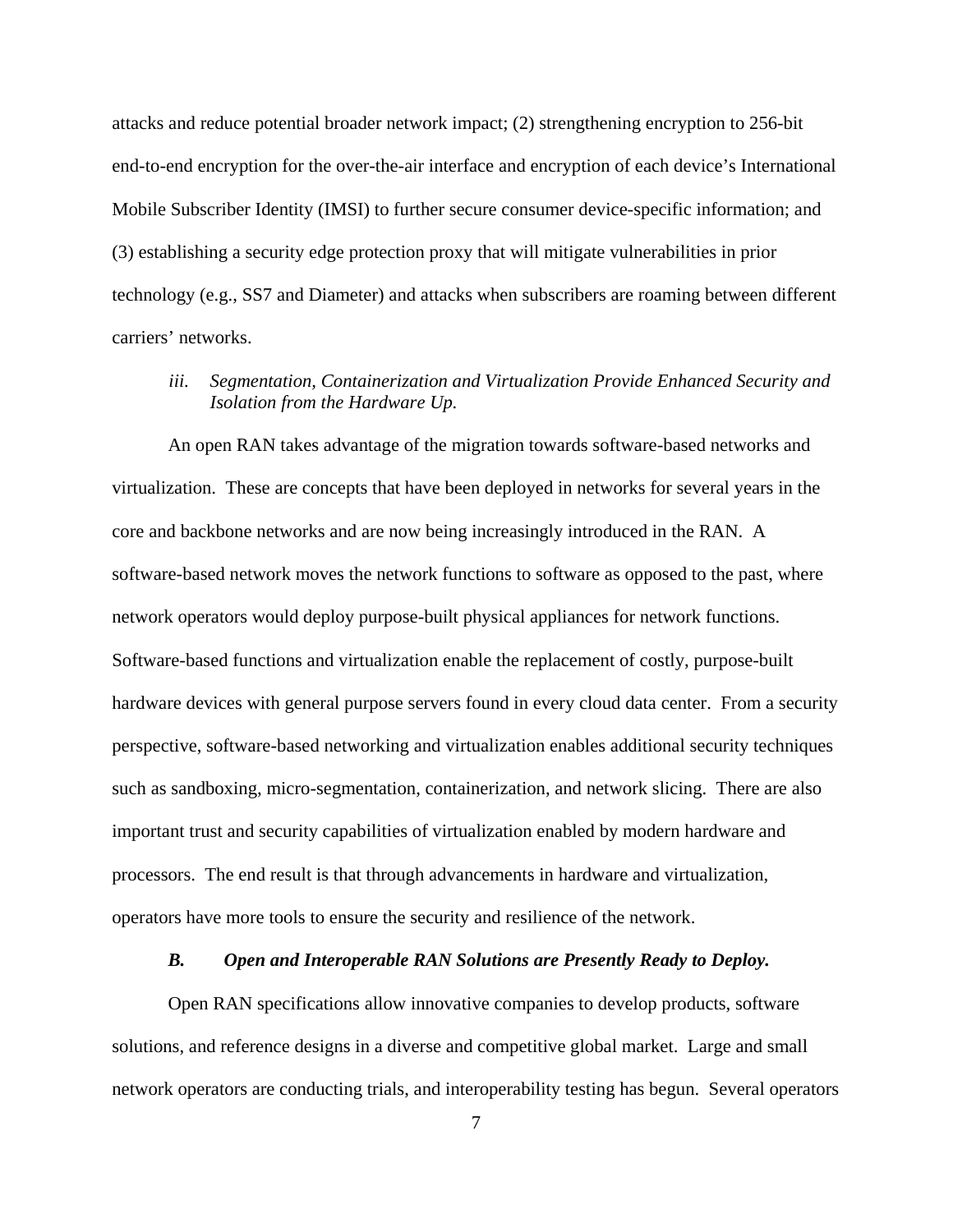are starting to trial and deploy open interfaces based on O-RAN Alliance specifications.<sup>[4](#page-9-1)</sup> Open RAN systems built to shared and open specifications are already deployed; as described below, the NTT Docomo and Rakuten deployments in Japan are prominent examples, as are deployments by major European operators, Telefonica and Vodafone. While global standards are important to create opportunities for interoperability of scalable solutions, open interface specifications further maximize the potential to innovate and compete in virtualized infrastructure.

#### *i. Standards and Specifications for 5G and Open RAN are Developing in Parallel.*

<span id="page-9-0"></span>Global 5G specifications are being developed within the 3rd Generation Partnership Project (3GPP). 3GPP specifications are structured as "Releases" on a 15-to-18-month cadence. 3GPP Release 15, providing the first 5G enhanced mobile broadband capabilities, was approved in June 2019. Release 16, which adds functionality for mission critical applications and massive IoT, is nearing finalization. Release 16 completes 3GPP's submission into the ITU-R for consideration as a candidate radio interface technology for IMT-2020. 3GPP specifications include interfaces between specific elements within the RAN, within the core network, and between the RAN and the core network. The existence of open and interoperable interfaces is key to disaggregating the network and to promoting a diverse ecosystem of vendors in the cellular infrastructure market.

While the 3GPP process focuses on the global specifications, the openness of the interfaces between specific elements within the RAN or core network is key to disaggregating the network and facilitating additional suppliers in entering the wireless infrastructure market.

<span id="page-9-1"></span> <sup>4</sup> The O-RAN Alliance and its members, many of whom are also members of the Open RAN Policy Coalition, are developing the technical specifications that enable open and interoperable RAN. *See* O-RAN Alliance, [https://www.o-ran.org.](https://www.o-ran.org/)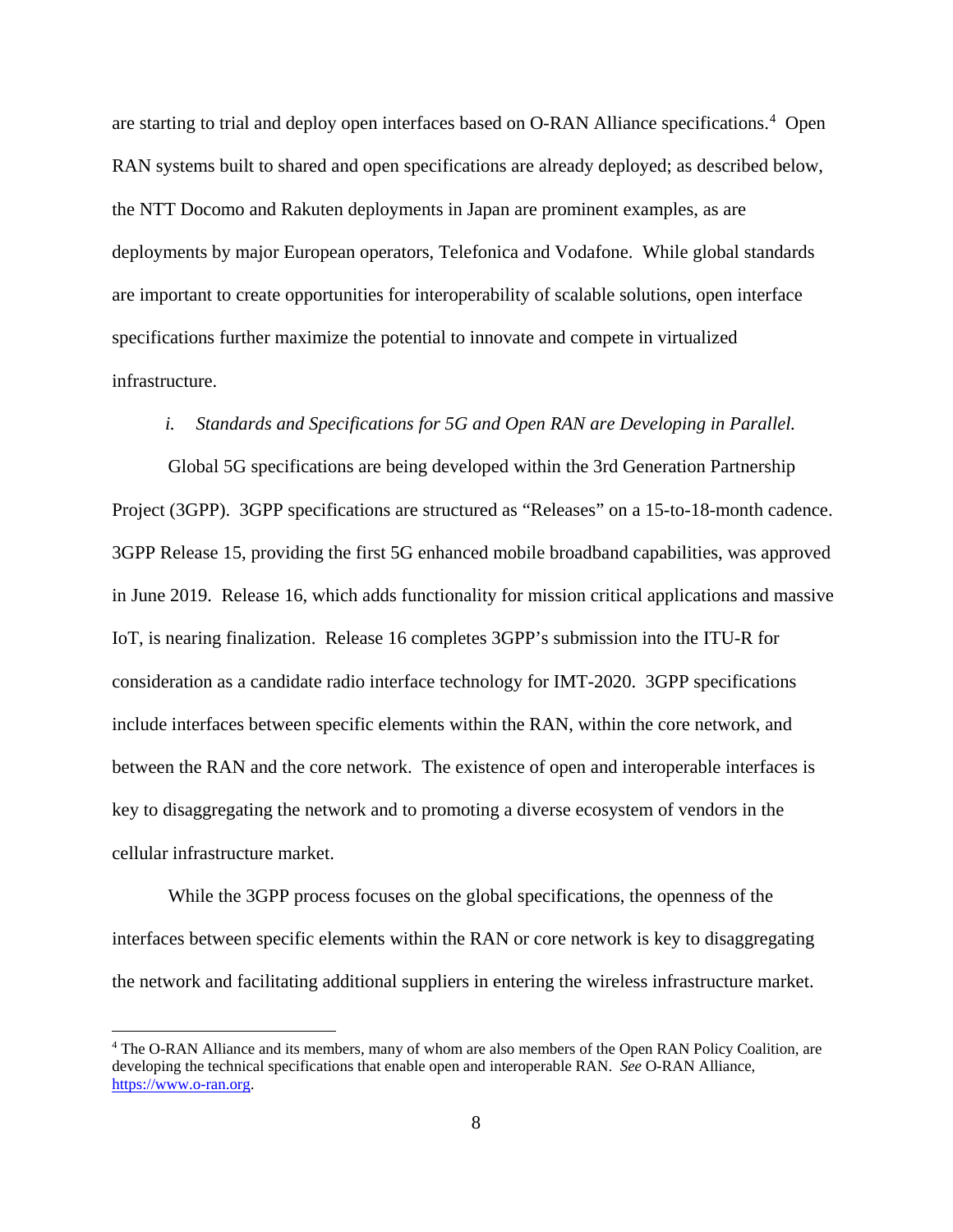The O-RAN Alliance and other consortia such as TIP are developing specifications for these open interfaces, complementary to standards promoted by 3GPP. The O-RAN Alliance has developed specifications for certain RAN interfaces that had not been addressed by 3GPP.

Key specifications, such as the fronthaul specification that defines the interface between the radio and the baseband unit of the RAN, have been completed by the O-RAN Alliance. Additional O-RAN Alliance specifications such as software testing and machine learning applications, will be available in the 2nd quarter of 2020. Similar to 3GPP, ongoing evolutions of O-RAN Alliance specifications will continue. For example, the end-to-end system test specification is expected to be released in August. TIP also has several project groups developing technologies for open RAN and has recently formed a partnership with the O-RAN Alliance.

The goal of open interfaces is to avoid a "lock-in" effect where proprietary or semiproprietary implementations inhibit competition among suppliers. The end result is that operators have greater options to mix equipment from different suppliers in the same RAN, and other layers of the network, providing greater flexibility and lower costs and which enables a vibrant ecosystem of suppliers driving innovation.

#### *ii. Open RAN Networks are Currently Deployed.*

<span id="page-10-0"></span>There are multiple different real-world implementations of Open RAN underway today, ranging from deployments to trials, demos, and standards development activity. Examples of network and software deployments include the following:

• Rakuten has deployed a commercial fully cloud-native mobile network with open virtualized RAN (vRAN) in Japan, with radios and other equipment, software, and services from multiple vendors both in 4G and 5G.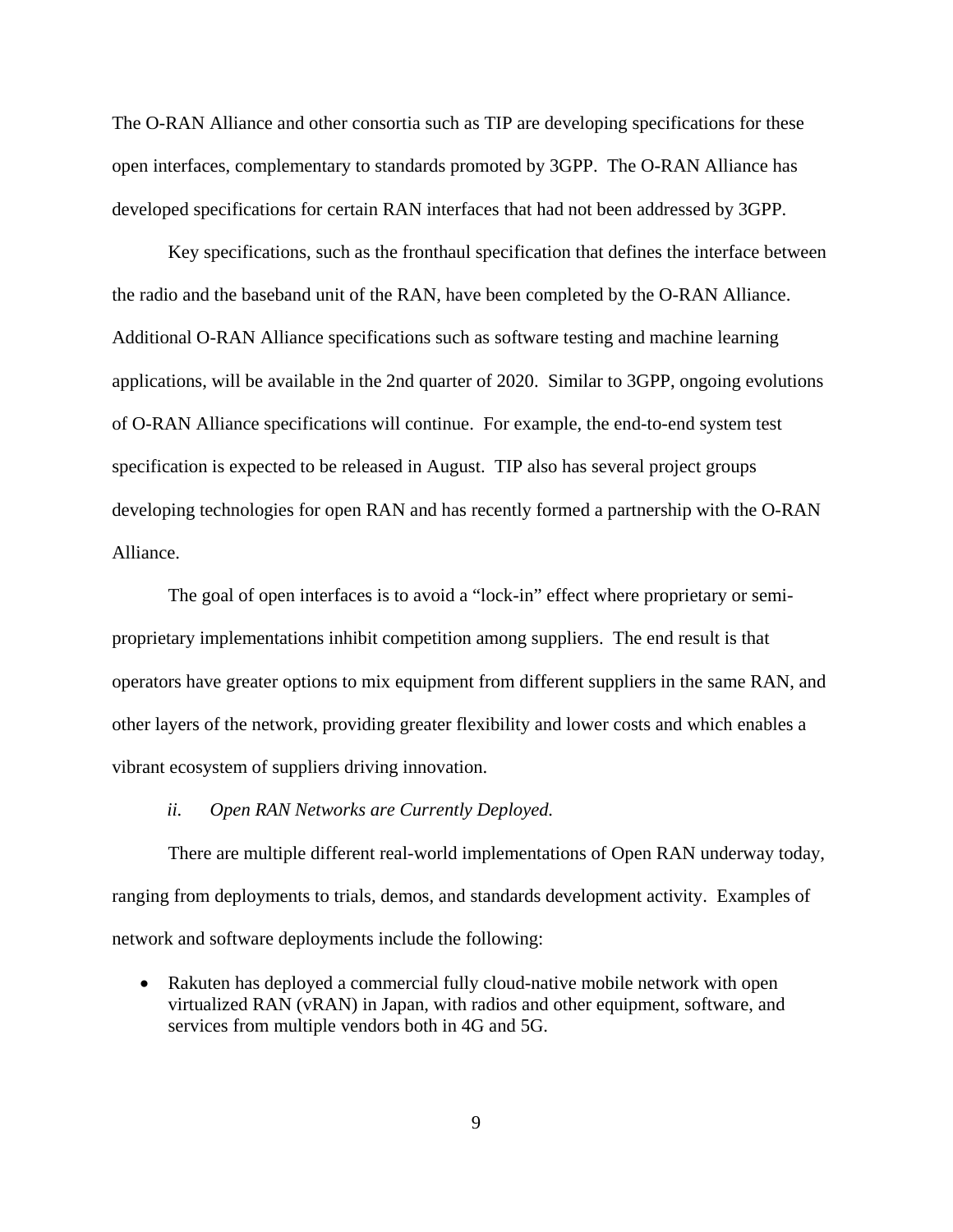- Altiostar has deployed its software with 4G/5G radios from Airspan, MTI, Nokia and Sercomm and is working with radios and related equipment and materials from Flex, Fujitsu, KMW, NEC and Xilinx to deploy by mid-year.
- On April 29, 2020, Indian integrated telecommunications services provider, Bharti Airtel, announced that it had deployed Altiostar's open vRAN solution across multiple major cities in India.
- DISH Network is building the United States' first software-defined 5G wireless broadband network utilizing an open, intelligent RAN architecture. DISH has entered into a multi-year agreement with Mavenir to deliver cloud-native open RAN software.
- Mavenir has deployed with Vodafone Idea.
- NTT DOCOMO has already realized interoperability between base station equipment of Fujitsu, NEC, and Nokia with O-RAN Alliance-compliant fronthaul and X2 interfaces in their 5G commercial service.
- Telefónica has established an Open RAN consortium of hardware and software companies aimed for the development and deployment of open RAN in 4G and 5G, comprising the necessary design, development, integration, operation, and testing activities required to materialize Open RAN.
- Since February 26, 2018, when JMA Wireless announced its open vRAN and work with Telecom Italia, it has since has deployed multi-operator, open, virtualized RAN in multiple locations across multiple operators, in both outdoor dense city networks and large-scale venues such as stadiums, and within buildings for private wireless use, providing validation of implementation and scale of vRAN software in real-world use.
- Parallel Wireless, Mavenir, and Altiostar have been deploying Open RAN for years with operators such as Vodafone, Telefonica, MTN, Optus, and they are strategic partners for rural U.S. operators and members of the Competitive Carriers Association (CCA).

In addition to these real-world deployments, the following trials, demonstration projects, and

standards development activities are presently underway:

- AT&T is one of the founding members and currently chairs the O-RAN Alliance. AT&T has also conducted several demos and trials including working with CommScope and Intel to demonstrate a mmWave 5G gNB and open fronthaul leveraging developments at O-RAN.
- Verizon contributes as an active O-RAN Alliance Board member and Working Group cochair to advance the open interface model with a wide range of ecosystem stakeholders,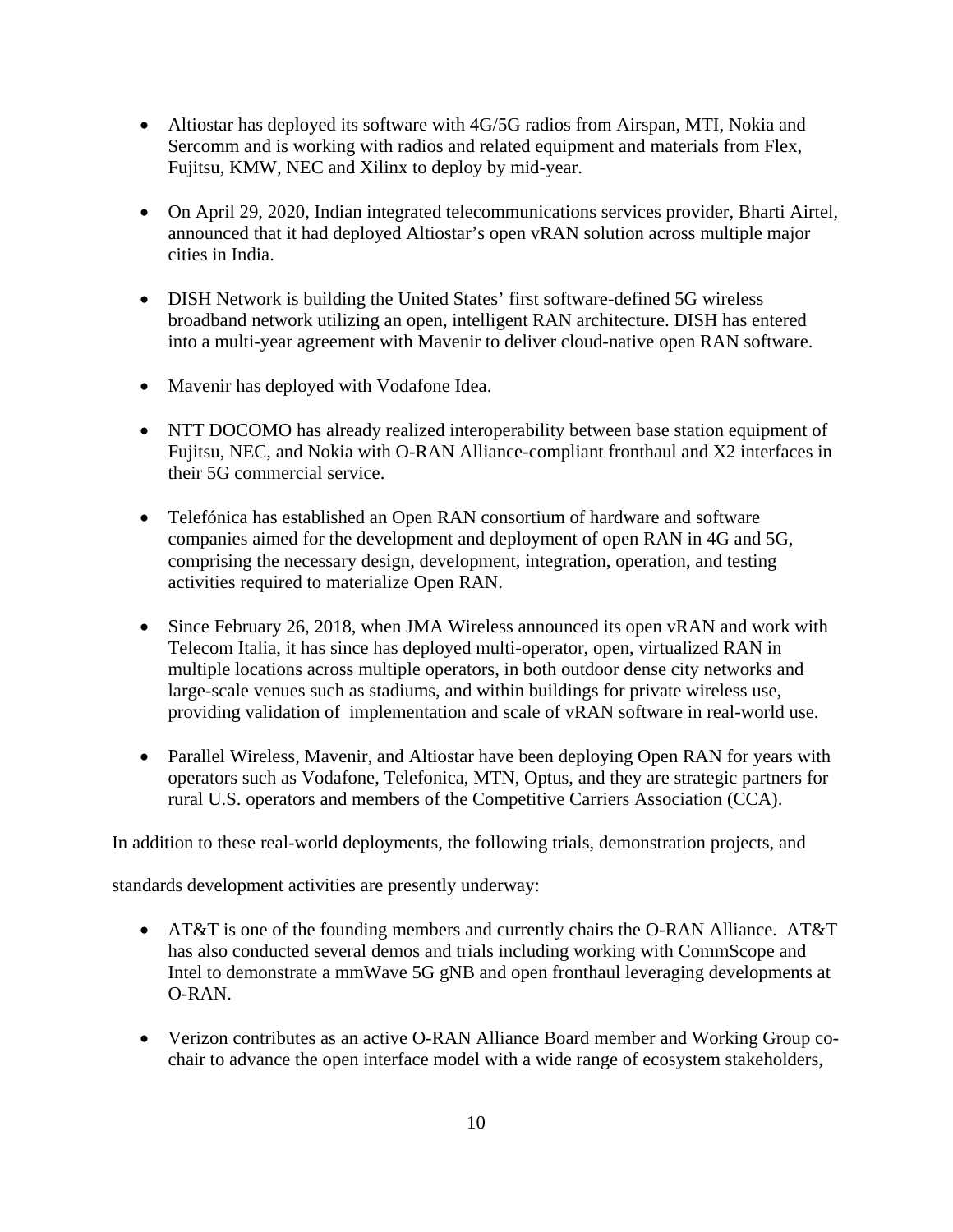while, in parallel, partnering with key suppliers to successfully conduct vRAN trials as a move to hardware-agnostic solutions.

- Vodafone is currently chair of TIP and has active trials of Open RAN ongoing in Turkey, Mozambique, DRC, Ireland, and UK with Parallel Wireless and Mavenir.
- AT&T recently hosted the O-RAN Alliance Plugfest in New York City, where Samsung demonstrated the multi-vendor compatible Configuration, Performance, and Fault Management capabilities of the O1 interface.
- Telefónica conducted in 2019 successful open RAN trials in Brazil based on 4G, which are being evolved in 2020 to more ambitious 4G/5G trials towards 4G/5G commercial deployments.
- VMware, Inc. and Deutsche Telekom recently announced the companies are collaborating on an open and intelligent vRAN platform running on Intel servers, based on O-RAN Alliance specifications, to bring agility to RANs for both existing LTE and future 5G networks.
- Jio is working with a group of operators and vendors to develop an Open Test and Integration Centre (OTIC) for commercializing O-RAN compliant disaggregated 5G access infrastructure and defining an end-to-end test framework specification that will be released in August 2020. Jio is currently testing multiple O-RAN compliant, disaggregated and virtualized RAN solutions in its labs.
- Radisys is helping accelerate the open RAN ecosystem by working closely with various ecosystem partners for both mmWave and sub-6 GHZ solutions. Radisys RAN software is powering numerous NEPs trials/deployments with open RAN architecture across the globe.

Through the implementation of the National Strategy to Secure 5G, the Administration

has the opportunity to advance the deployment of open and interoperable RAN solutions in a

wide variety of network environments throughout the United States, facilitating economies of

scale. The Coalition urges the Administration to leverage these possibilities in implementing all

four Lines of Effort of the National Strategy to Secure 5G, including through the policy actions

we recommend below.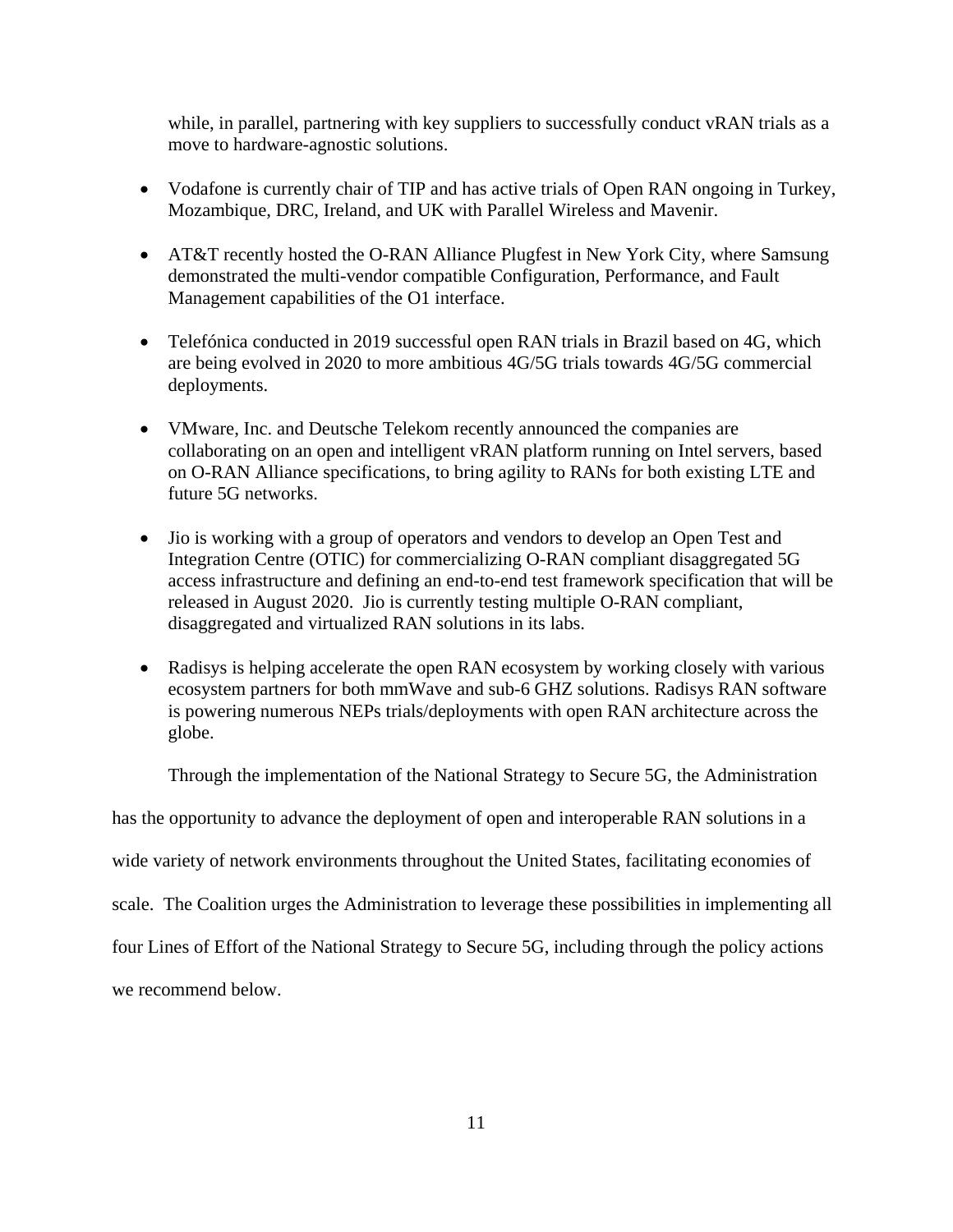<span id="page-13-0"></span>**II. Implementation of the National Strategy to Secure 5G Should Include Urgent Actions to Advance Open and Interoperable RAN in a Manner that Promotes Flexibility in the Near-Term and Innovation Over the Long-Term.**

With the above background in mind, the Coalition provides below its thoughts on the key opportunities to leverage open and interoperable RAN in its implementation of the National Strategy to Secure 5G. As we recommended to the Federal Communications Commission (FCC) in its ongoing proceeding to identify and replace "covered communications equipment and services," we believe the Administration should "further<sup>[]</sup> the flexibility and innovation that has yielded a diverse array of suppliers, a wide range of vibrant services, and enormous technological strides."[5](#page-13-1) The Administration should broadly promote these innovations and possibilities with a general support for the open and interoperable standards based on rigorous technical research and testing that the United States and its allies have long spearheaded, but it should not specify or seek to prescribe the future development of the 5G ecosystem.<sup>[6](#page-13-2)</sup>

**Immediate Actions.** The Coalition urges the Administration – and, where necessary,

Congress – to undertake the following actions as soon as possible to implement the National Strategy to Secure 5G.

<span id="page-13-1"></span> <sup>5</sup> Comments of The Open RAN Policy Coalition, WC Docket No. 18-89 at 7-8 (filed May 20, 2020) (stating "First, the Commission should develop a list of categories of suitable replacement equipment and services, rather than a list of specific named suppliers or particular equipment and services… Second, the list should include all pertinent categories of equipment and services from lawfully eligible suppliers, and the list should not include the precise names of any equipment and services… Third, the list should include suppliers of Open RAN solutions and virtual network equipment and services.").

<span id="page-13-2"></span><sup>&</sup>lt;sup>6</sup> As we noted in our comments in that proceeding, the FCC opposes such prescriptive technology choices by the government. *See, e.g.*, Remarks of FCC Chairman Ajit Pai at the 7th Congreso Latinoamericano De Telecomunicaciones, Caroba, Argentina (July 3, 2019) ("The FCC does not pick winners and losers in our domestic marketplace, and we carry that same philosophy forward internationally."); *Deployment of Wireline Services Offering Advanced Telecommunications Capability*, Memorandum Opinion and Order and Notice of Proposed Rulemaking, 13 FCC Rcd 24012 ¶ 2 (1998) ("The role of the Commission is not to pick winners or losers, or select the 'best' technology to meet consumer demand, but rather to ensure that the marketplace is conducive to investment, innovation, and meeting the needs of consumers.").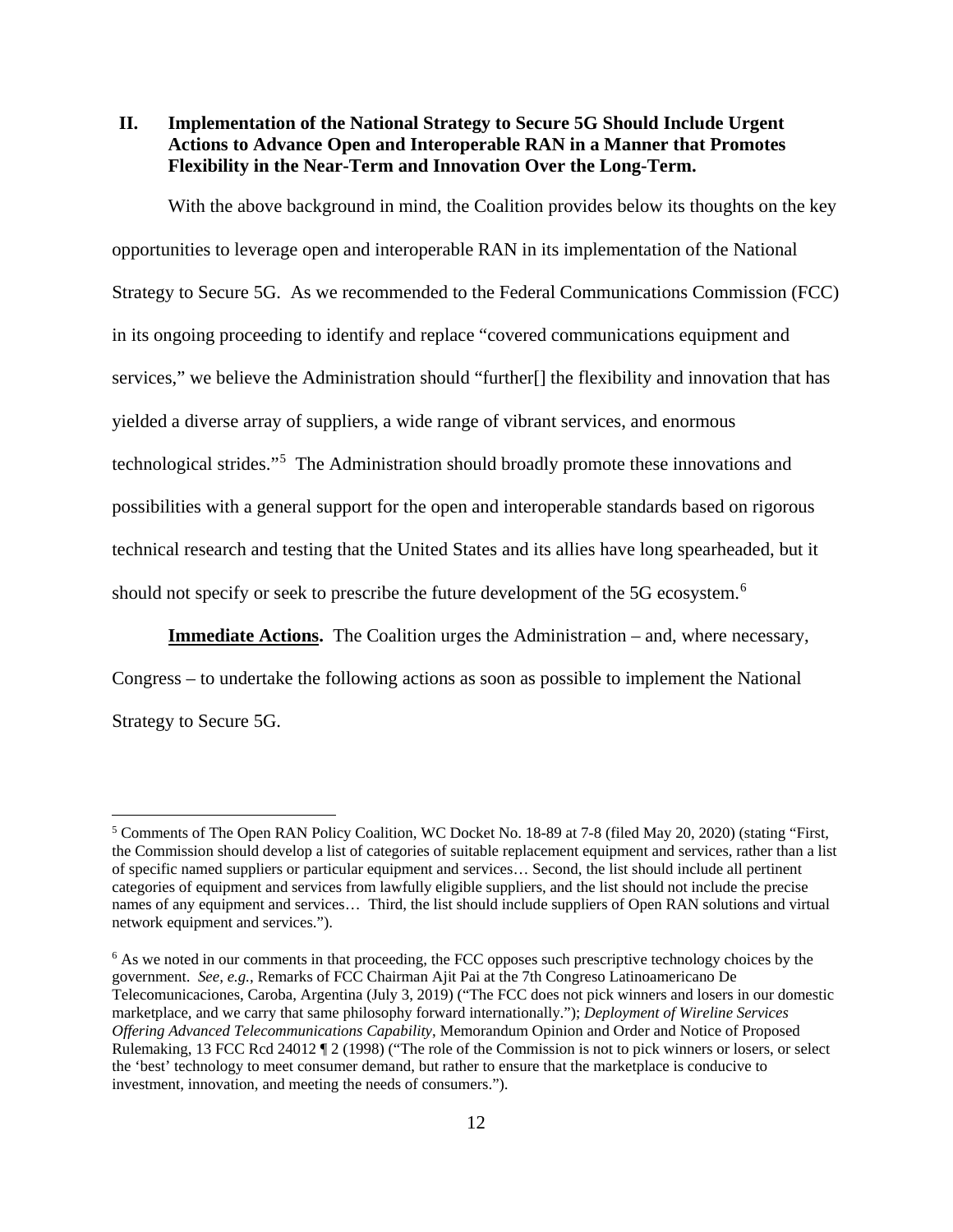**First, provide at least \$1 billion and up to \$2 billion in new funding to effectuate the FCC's implementation of the replacement of "covered communications equipment and services" under Section 4 of the Secure and Trusted Communications Networks Act.** The Coalition recommends that Congress specify that a portion of this funding should be reserved for recipients who elect to use the funding to deploy open RAN network equipment that supports open and interoperable standards in the RAN consistent with specifications defined in the O-RAN Alliance and TIP, starting the migration to open standards-based compatible equipment within two years. This funding should also recognize that operators applying for this funding will need flexibility to enable interoperability with legacy systems.

**Second, Congress should immediately enact legislation to support and fund open and interoperable RAN solutions by authorizing and appropriating two robust new funds:** (1) An innovation fund of at least \$1 billion to spur research and development and deployment towards open-architecture, software-based wireless technologies, funding innovative, "leapahead" technologies in the U.S. mobile broadband market; and (2) a multilateral global fund of at least \$750 million to work with U.S. foreign partners to accelerate the adoption of trusted and secure equipment globally and encourage multilateral participation.

**Third, the Department of Defense (DoD) should use its own 5G enhancements and the National Spectrum Consortium 5G testbeds to promote open and interoperable RAN.** In particular, the Secretary of Defense should direct pertinent DoD personnel to (1) incorporate open and interoperable RAN in some portions of its future 5G programs both stateside and abroad *(e.g.,* use a portion of its authorization to spend up to \$275 million on Next Generation Information Communications Technology such as 5G to deploy interoperable network technology in connection with implementation of Section 226 of the FY2020 National Defense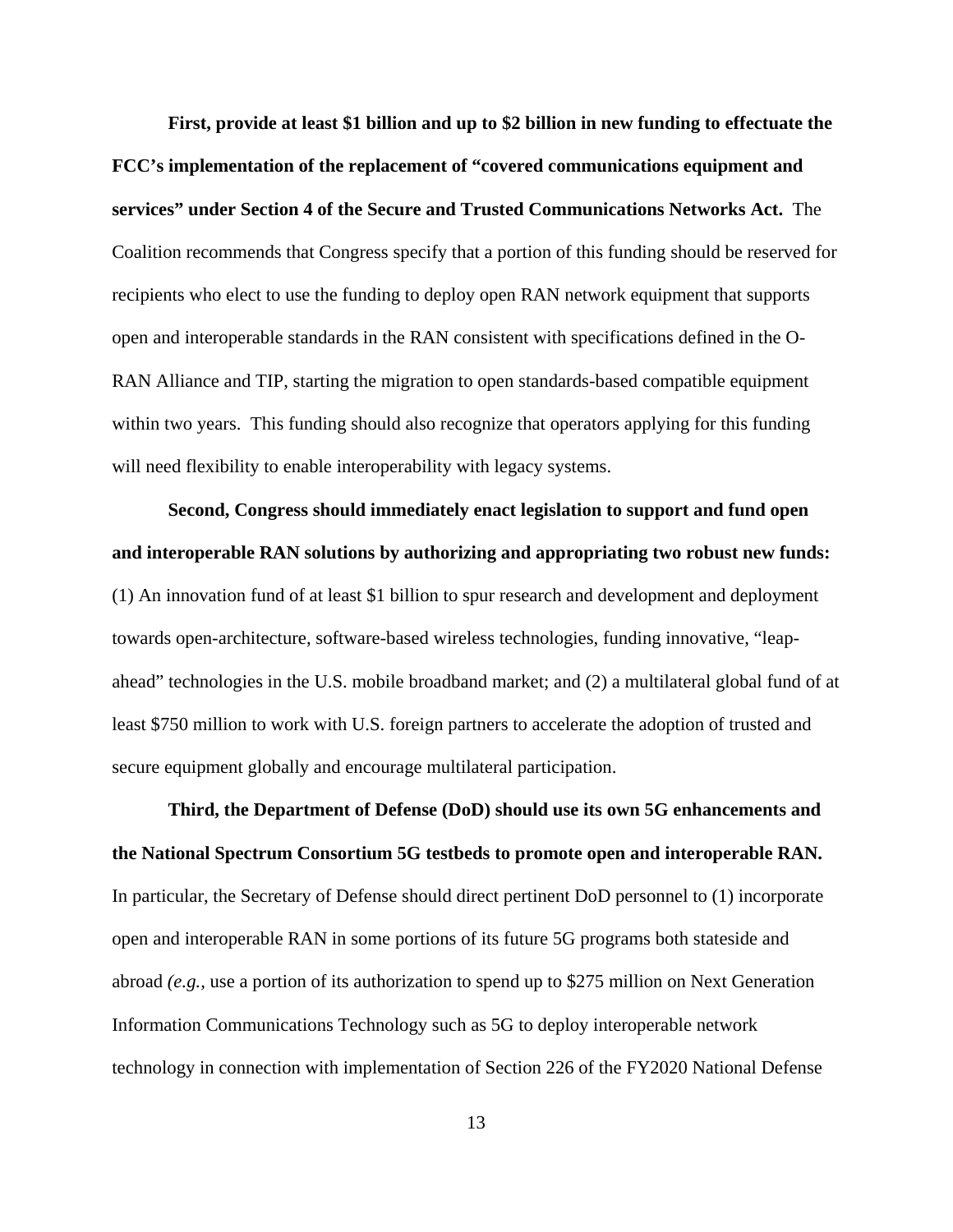Authorization Act); (2) accelerate DoD programs, such as future National Spectrum Consortium 5G testbeds, to ensure open RAN solutions are incorporated in the FY2020 and FY2021 time periods; and (3) use DoD procurement authority to test and/or deploy 5G open and interoperable interface-based networks through the 5G to NextG solicitation (6-12 months out).

**Fourth, the U.S. government should undertake a multipronged effort to facilitate and accelerate deployment of 5G.** In order to maintain a deployment edge, the spectrum pipeline for 5G is essential to advancing U.S. networks and driving deployment of new technological solutions, including those that utilize open and interoperable RAN solutions. In particular, we must ensure there is no delay in the planned December 8, 2020 launch of the FCC spectrum auction for the mid-band frequencies in 3.7-3.98 GHz band and encourage the U.S. to quickly identify and bring to market additional mid-band spectrum for 5G deployment.

**Fifth, accelerate growth of open and interoperable RAN internationally.** To effectively promote a diverse, competitive supply chain of trusted, secure, open and interoperable technologies, the National Strategy to Secure 5G should: (1) leverage U.S. international funding agencies (e.g., EXIM Bank, U.S. International Development Finance Corporation, USAID), and the State Department, to develop incentives or include preferences for open and interoperable equipment in wireless projects that will result in the deployment of such network equipment from trusted vendors and service providers; (2) prioritize open and interoperable RAN advancement in the Indo-Pacific Strategy with enhanced funding; (3) encourage deployments in other markets, including India and Brazil; (4) fund international collaboration such as joint research and development programs; (5) coordinate with like-minded countries to adopt similar policies such as supporting open and interoperable RAN solutions from trusted vendors and service providers with their government funding sources; and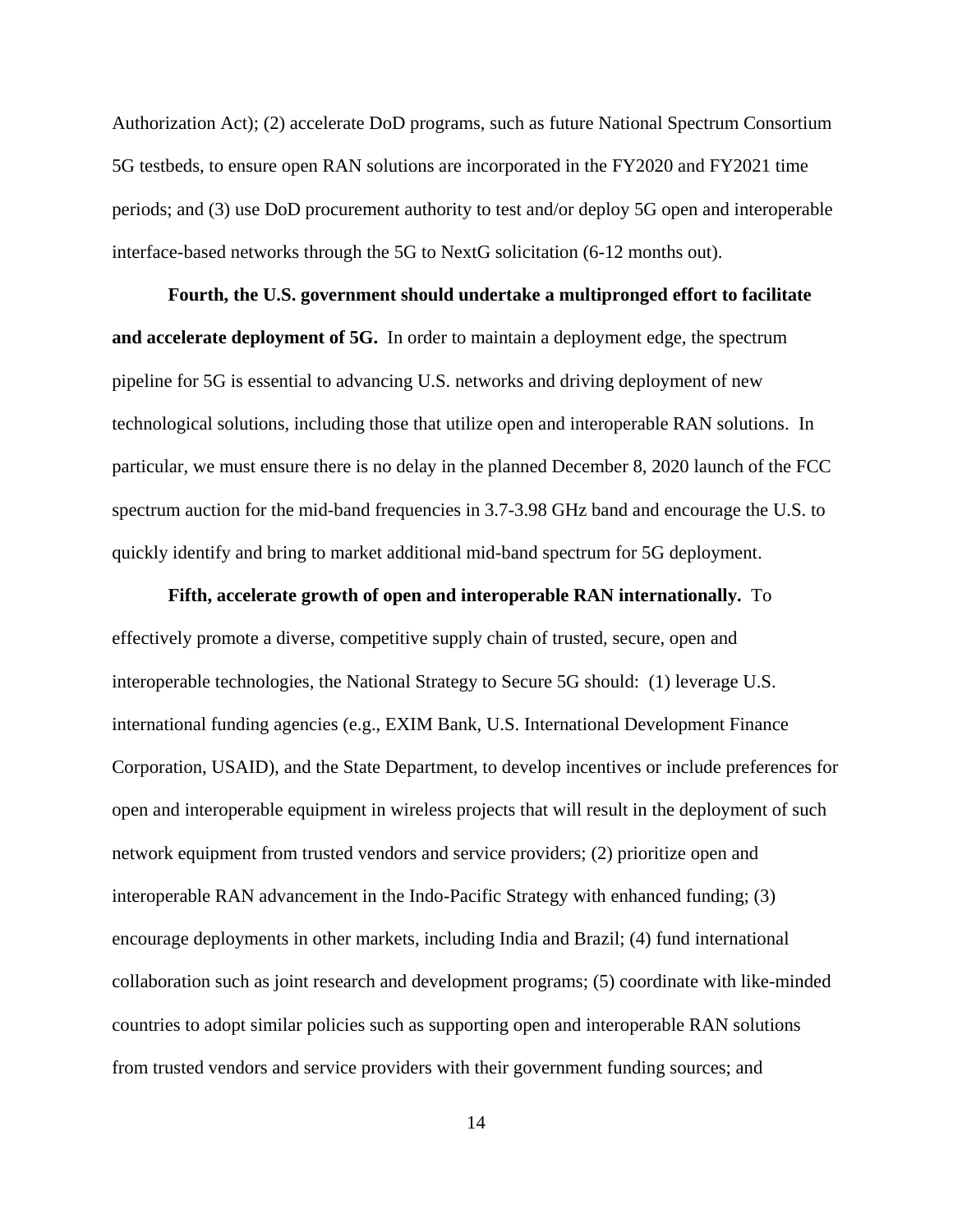implementing the widely accepted Prague Proposals calling for "open, interoperable, secure standards, and industry best practices to promote a vibrant and robust cyber security supply of products and services."

**Additional Actions.** More broadly, the Coalition urges the Administration – and, where necessary, Congress – to undertake the following actions as well to implement the National Strategy to Secure 5G over the long term.

**First, in federal procurement, agencies should establish procurement preferences for open, interoperable and standards-based equipment.** Examples include: (1) as recommended above, DoD should use its procurement authority to test and/or deploy open and interoperable networks; (2) successful programs from FY2020 and FY2021 should be expanded in both scope and scale as quickly as possible and transitioned into programs of record. Potential partners to expand open RAN include: DARPA, Spectrum Forward Consortium, AFWERX, NavalX, and Army Futures Command; and (3) the Department of Energy should promote open and interoperable interface-based networks using its procurement authority for spectrum development projects through the Idaho National Laboratory, the Pacific Northwest Laboratory, and others.

**Second, regarding research and development, the Administration should incentivize establishment of a trusted U.S. and allied supply chain and technology innovation through research and development.** Examples include: (1) fund 5G innovation based on open, interoperable standards, including open and interoperable RAN (*e.g.,* as recommended above, through DARPA); (2) incentivize expansion of a trusted vendor radio equipment supply chain (including manufacturing) through research and development tax credits and other investment incentives; (3) incentivize expansion of trusted vendors developing open and interoperable RAN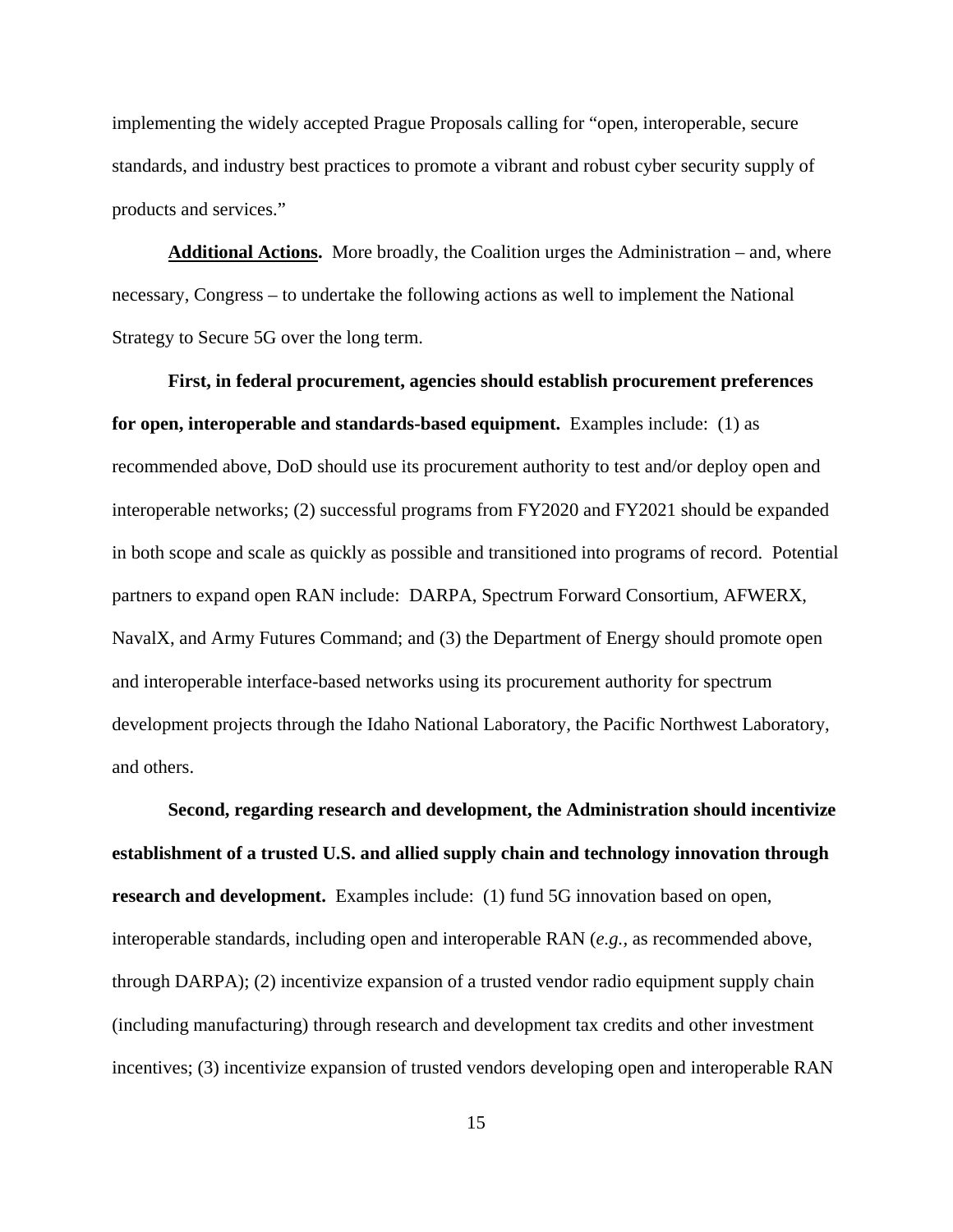technology by utilizing public/private partnerships such as In-Q-Tel; (4) create a long term pipeline of funding for continued development of open and interoperable RAN (beyond presently pending bills); and (5) design a program to incentivize investment and job creation in the United States by offering research and development credits and other incentives for network technology suppliers.

#### **Conclusion**

<span id="page-17-0"></span>Open and interoperable RAN solutions are real and available today for deployment via suppliers and their systems integration partners, and as such they are part of the diverse supplier market that can advance the security and reliability of U.S. and global communications networks through the National Strategy to Secure 5G. Operators and policymakers who may not yet be fully aware of the viability of these solutions should be advised that these options are among the technology choices that are available to them. The National Strategy to Secure 5G should leverage all its Lines of Efforts to amplify the diversity of technological options that is emerging today. The Coalition and its members look forward to working with the Administration on this important and promising proceeding.

> Respectfully submitted, OPEN RAN POLICY COALITION

By: /s/ Clete D. Johnson

Clete D. Johnson Wilkinson Barker Knauer, LLP 1800 M Street NW, Suite 800 North Washington, DC 20036 (202) 383-3405

Counsel to Open RAN Policy Coalition